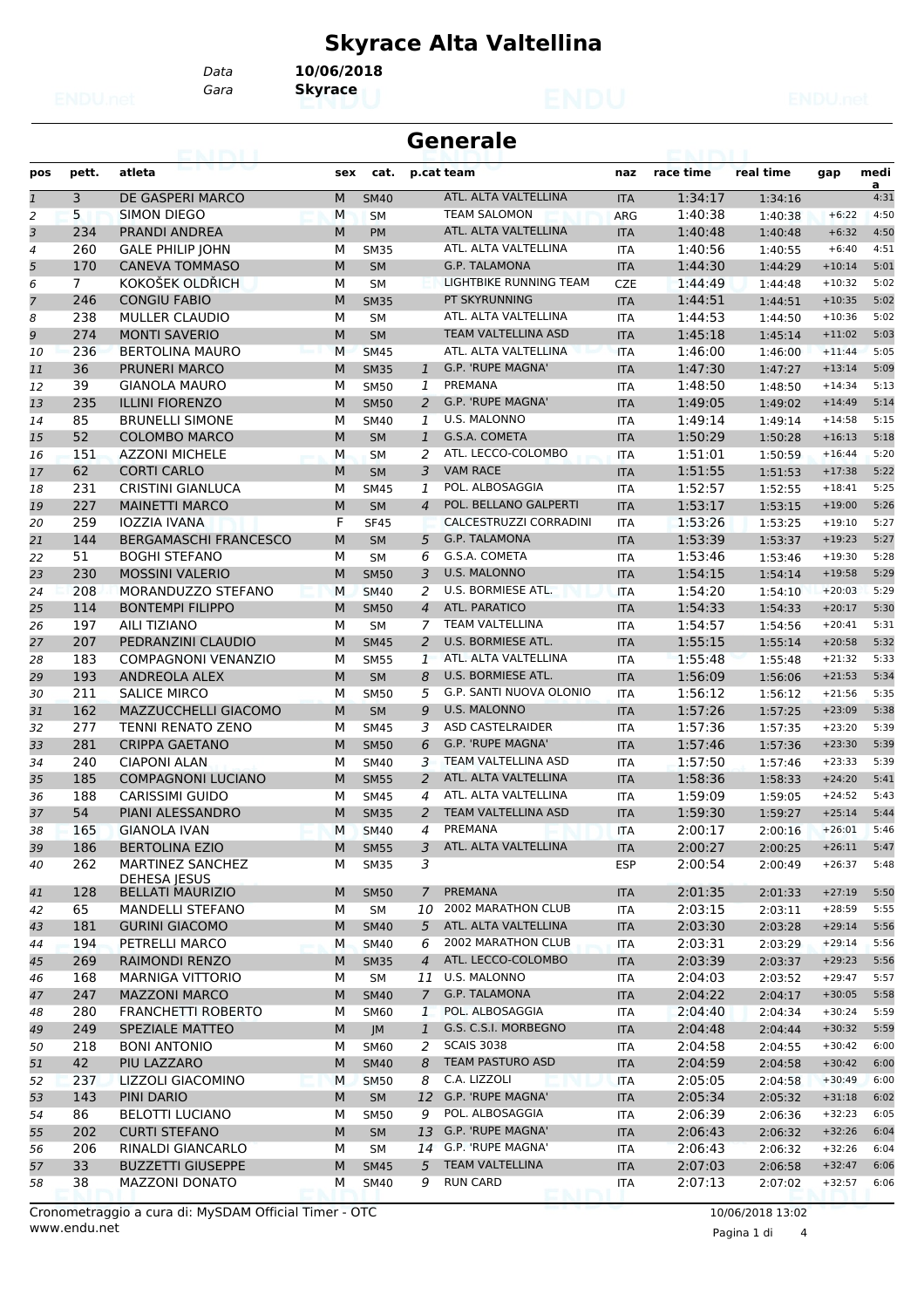## **Generale**

| pos | pett.           | atleta                      | sex       | cat.        |                | p.cat team                        | naz        | race time | real time | gap      | medi<br>a |
|-----|-----------------|-----------------------------|-----------|-------------|----------------|-----------------------------------|------------|-----------|-----------|----------|-----------|
| 59  | 192             | <b>DEI CAS TOMAS</b>        | M         | <b>SM</b>   |                | 15 U.S. BORMIESE ATL.             | <b>ITA</b> | 2:07:39   | 2:07:35   | $+33:22$ | 6:08      |
| 60  | 110             | <b>CALDERONI STEFANO</b>    | M         | <b>SM</b>   |                | 16 RUN CARD                       | <b>ITA</b> | 2:07:40   | 2:07:35   | $+33:24$ | 6:07      |
| 61  | 251             | <b>BENEDETTI DEBORA</b>     | F         | <b>SF40</b> |                | TEAM PASTURO ASD                  | <b>ITA</b> | 2:08:03   | 2:08:02   | $+33:46$ | 6:09      |
| 62  | 50              | POMONI DANIELE              | М         | <b>SM</b>   | 17             | PREMANA                           | <b>ITA</b> | 2:08:44   | 2:08:41   | $+34:28$ | 6:11      |
| 63  | 157             | <b>SECCHI CAMILLO</b>       | M         | <b>SM45</b> | 6              | <b>RUN CARD</b>                   | <b>ITA</b> | 2:08:55   | 2:08:54   | $+34:39$ | 6:11      |
| 64  | 204             | <b>ORVIETO MAURO</b>        | М         | <b>SM40</b> | 10             | <b>RUN CARD</b>                   | <b>ITA</b> | 2:09:12   | 2:09:08   | $+34:56$ | 6:12      |
| 65  | 64              | <b>BESANA DINO</b>          | M         | <b>SM45</b> | $\overline{7}$ | SOCIETA ESCURSIONISTI             | <b>ITA</b> | 2:09:19   | 2:09:16   | $+35:03$ | 6:12      |
| 66  | 150             | <b>GUSMEROLI PIERLUIGI</b>  | M         | <b>SM45</b> | 8              | <b>G.P. TALAMONA</b>              | <b>ITA</b> | 2:09:50   | 2:09:47   | $+35:34$ | 6:14      |
| 67  | 273             | <b>PERLINI GIANLUCA</b>     | M         | <b>SM45</b> | 9              | <b>TEAM VALTELLINA</b>            | <b>ITA</b> | 2:09:51   | 2:09:47   | $+35:34$ | 6:14      |
| 68  | 210             | ANDREOTTI ROBERTO           | М         | <b>SM55</b> | 4              | <b>RUN CARD</b>                   | <b>ITA</b> | 2:10:33   | 2:10:27   | $+36:17$ | 6:16      |
| 69  | 67              | <b>GIANOLA SERENA</b>       | F         | <b>SF</b>   |                | <b>PREMANA</b>                    | <b>ITA</b> | 2:10:39   | 2:10:36   | $+36:22$ | 6:16      |
| 70  | 284             | <b>GHILOTTI ANDREA</b>      | М         | <b>SM45</b> |                | 10 ATL. ALTA VALTELLINA           | <b>ITA</b> | 2:10:41   | 2:10:38   | $+36:24$ | 6:16      |
| 71  | 266             | <b>COMPAGNONI OTTAVIO</b>   | M         | <b>SM50</b> | 10             | ATL. ALTA VALTELLINA              | <b>ITA</b> | 2:11:29   | 2:11:27   | $+37:12$ | 6:19      |
| 72  | 254             | <b>CONFORTOLA MANUEL</b>    | M         | <b>SM</b>   |                | 18 MARATHON C.-ALTA QUOTA         | <b>ITA</b> | 2:11:59   | 2:11:58   | $+37:43$ | 6:20      |
| 73  | 220             | <b>RONCHI MARCO</b>         | M         | <b>SM35</b> | 5              | <b>G.S. VALGEROLA CIAPPARELLI</b> | <b>ITA</b> | 2:12:10   | 2:12:00   | $+37:54$ | 6:20      |
| 74  | 229             | PEDROLI PAOLO               | М         | <b>SM</b>   | 19             | <b>ASD CASTELRAIDER</b>           | <b>ITA</b> | 2:13:00   | 2:12:56   | $+38:43$ | 6:23      |
| 75  | 199             | PUPO ROBERTO BRUNO          | M         | <b>SM35</b> | 6              | <b>ASD CASTELRAIDER</b>           | <b>ITA</b> | 2:13:00   | 2:12:56   | $+38:44$ | 6:23      |
| 76  | 278             | PLOZZA DAVIDE               | М         | <b>SM45</b> | 11             | <b>ASD CASTELRAIDER</b>           | <b>ITA</b> | 2:13:00   | 2:12:56   | $+38:44$ | 6:23      |
| 77  | 37              | <b>BRACELLI IVAN</b>        | M         | <b>SM40</b> | 11             | PT SKYRUNNING                     | <b>ITA</b> | 2:13:18   | 2:13:15   | $+39:02$ | 6:24      |
| 78  | 11              | MEIER DE VECCHI             | F         | <b>SF40</b> |                | <b>RUN CARD</b>                   | SUI        | 2:13:27   | 2:13:21   | $+39:11$ | 6:24      |
|     |                 | <b>FEDERICA</b>             |           |             |                |                                   |            |           |           |          |           |
| 79  | 102             | <b>RIVA MARCO</b>           | M         | <b>SM35</b> | 7              | 3 LIFE                            | <b>ITA</b> | 2:13:36   | 2:13:34   | $+39:20$ | 6:25      |
| 80  | 279             | <b>CAMER PESCI FIORENZO</b> | M         | <b>SM60</b> | 3              | POL. ALBOSAGGIA                   | <b>ITA</b> | 2:13:49   | 2:13:44   | $+39:32$ | 6:25      |
| 81  | 178             | PALFRADER SARAH             | F         | <b>SF45</b> |                | ATL. ALTA VALTELLINA              | <b>ITA</b> | 2:13:53   | 2:13:52   | $+39:36$ | 6:26      |
| 82  | 130             | ADJIYO ABDOU RAZIZE         | M         | <b>SM</b>   | 20             | PT SKYRUNNING                     | <b>ITA</b> | 2:14:07   | 2:14:03   | $+39:50$ | 6:26      |
| 83  | 253             | <b>MOTTINI MANUEL</b>       | M         | <b>SM</b>   | 21             | <b>MARATHON C.-ALTA QUOTA</b>     | <b>ITA</b> | 2:14:08   | 2:14:06   | $+39:51$ | 6:26      |
| 84  | 267             | RATTI LUCIO                 | М         | <b>SM55</b> | 5              | PREMANA                           | <b>ITA</b> | 2:14:26   | 2:14:23   | $+40:10$ | 6:27      |
| 85  | 196             | MARNIGA ALESSANDRO          | M         | <b>SM35</b> | 8              | <b>U.S. MALONNO</b>               | <b>ITA</b> | 2:14:44   | 2:14:32   | $+40:27$ | 6:28      |
| 86  | 118             | CATELOTTI MASSIMILIANO      | M         | <b>SM45</b> | 12             | G.S. CHIURO                       | <b>ITA</b> | 2:14:56   | 2:14:52   | $+40:39$ | 6:29      |
| 87  | 263             | <b>CIMETTI TONY</b>         | M         | <b>SM40</b> | 12             | G.P. 'RUPE MAGNA'                 | <b>ITA</b> | 2:15:11   | 2:14:57   | $+40:55$ | 6:29      |
| 88  | 244             | <b>LANFRANCHI FRANCESCO</b> | M         | <b>SM50</b> | 11             | U.S. BORMIESE ATL.                | <b>ITA</b> | 2:15:42   | 2:15:35   | $+41:26$ | 6:31      |
| 89  | 90              | <b>BRADANINI ANDREA</b>     | M         | <b>PM</b>   | $\mathbf{1}$   | MARATHON C.-ALTA QUOTA            | <b>ITA</b> | 2:15:45   | 2:15:34   | $+41:29$ | 6:31      |
| 90  | 205             | MOSTACHETTI CLAUDIO         | М         | <b>SM45</b> | 13             | <b>RUN CARD</b>                   | <b>ITA</b> | 2:16:04   | 2:15:59   | $+41:48$ | 6:32      |
| 91  | 32              | SALA LADELLI ANDREA         | M         | <b>SM35</b> | 9              | TEAM OTC SSD ARL                  | <b>ITA</b> | 2:16:27   | 2:16:19   | $+42:11$ | 6:33      |
| 92  | 148             | PLAVANINI LUCA              | М         | <b>SM</b>   | 22             | POL. ALBOSAGGIA                   | <b>ITA</b> | 2:16:35   | 2:16:30   | $+42:18$ | 6:33      |
| 93  | 98              | <b>SOSIO ANDREA</b>         | M         | PM          | 2              | <b>RUN CARD</b>                   | <b>ITA</b> | 2:16:50   | 2:16:47   | $+42:33$ | 6:34      |
| 94  | 133             | <b>LARDERA NICOLA</b>       | M         | <b>SM35</b> | 10             | PT SKYRUNNING                     | <b>ITA</b> | 2:18:07   | 2:18:02   | $+43:50$ | 6:38      |
| 95  | 40              | <b>SCARLATA CARLO</b>       | M         | <b>SM45</b> | 14             | PT SKYRUNNING                     | <b>ITA</b> | 2:18:14   | 2:18:12   | $+43:58$ | 6:38      |
| 96  | 268             | <b>MOTTA CARLO</b>          | М         | <b>SM</b>   |                | 23 A TEAM TRIATHLON ASD           | <b>ITA</b> | 2:18:34   | 2:18:32   | $+44:18$ | 6:39      |
| 97  | 123             | <b>VANINI FABRIZIO</b>      | ${\sf M}$ | <b>SM40</b> |                | 13 POL. ALBOSAGGIA                | <b>ITA</b> | 2:18:44   | 2:18:40   | $+44:27$ | 6:39      |
| 98  | 96              | <b>VAGNI MONICA</b>         | F         | <b>SF40</b> | $\mathbf{1}$   | ATL. PARATICO                     | ITA        | 2:18:48   | 2:18:43   | $+44:31$ | 6:40      |
| 99  | 97              | <b>CAROLI GIANLUCA</b>      | M         | <b>SM50</b> | 12             | ATL. PARATICO                     | <b>ITA</b> | 2:19:26   | 2:19:21   | $+45:10$ | 6:41      |
| 100 | 177             | <b>COLTURI FRANCESCA</b>    | F         | <b>SF35</b> | 1              | ATL. ALTA VALTELLINA              | ITA        | 2:19:57   | 2:19:53   | $+45:40$ | 6:43      |
| 101 | 101             | <b>SPINI FIORENZO</b>       | M         | <b>SM45</b> |                | 15 TEAM VALTELLINA                | <b>ITA</b> | 2:20:05   | 2:20:01   | $+45:48$ | 6:43      |
| 102 | 176             | <b>COMPAGNONI GIULIA</b>    | F         | PF          | 1              | ATL. ALTA VALTELLINA              | ITA        | 2:20:42   | 2:20:37   | $+46:25$ | 6:45      |
| 103 | 71              | <b>MAPELLI DANIELE</b>      | M         | <b>SM45</b> |                | 16 SOCIETA ESCURSIONISTI          | <b>ITA</b> | 2:20:42   | 2:20:36   | $+46:26$ | 6:45      |
| 104 | 271             | <b>GIACOMELLI CRISTINA</b>  | F         | SF          | 1              | <b>RUNCARD M&amp;T</b>            | <b>ITA</b> | 2:20:58   | 2:20:40   | $+46:42$ | 6:45      |
| 105 | 93              | <b>GIUSTOLISI FABIO</b>     | M         | <b>SM55</b> | 6              | 2002 MARATHON CLUB                | <b>ITA</b> | 2:21:03   | 2:20:58   | $+46:47$ | 6:46      |
| 106 | 215             | <b>FRATE FABRIZIO</b>       | М         | <b>SM50</b> |                | 13 G.S. C.S.I. MORBEGNO           | ITA        | 2:21:05   | 2:20:59   | $+46:48$ | 6:46      |
| 107 | 124             | <b>OCCHI CARLO</b>          | M         | <b>SM45</b> | 17             | <b>MARATHON C.-ALTA QUOTA</b>     | <b>ITA</b> | 2:21:09   | 2:21:08   | $+46:53$ | 6:47      |
| 108 | 226             | DE LORENZI SARA             | F         | <b>SF</b>   | 2              | <b>RUN CARD</b>                   | <b>ITA</b> | 2:21:43   | 2:21:27   | $+47:27$ | 6:48      |
| 109 | 41              | SCHIAVETTI GIANMARIO        | M         | <b>SM45</b> | 18             | <b>RUN CARD</b>                   | <b>ITA</b> | 2:21:50   | 2:21:44   | $+47:34$ | 6:48      |
| 110 | 184             | <b>BERTOLINA MARCO</b>      | М         | <b>SM55</b> | $\overline{7}$ | ATL. ALTA VALTELLINA              | ITA        | 2:22:07   | 2:21:56   | $+47:51$ | 6:49      |
| 111 | 135             | LAZZARINI PIERLUIGI         | M         | <b>SM45</b> | 19             | <b>RUN CARD</b>                   | <b>ITA</b> | 2:22:39   | 2:22:27   | $+48:22$ | 6:50      |
| 112 | 45              | <b>CODEGA GIANNI</b>        | М         | <b>SM50</b> |                | 14 C.A. LIZZOLI                   | ITA        | 2:22:44   | 2:22:39   | $+48:27$ | 6:51      |
| 113 | 250             | LIZZOLI ANGELA              | F         | <b>SF45</b> | $\mathbf{1}$   | POL. PAGNONA                      | <b>ITA</b> | 2:22:46   | 2:22:41   | $+48:29$ | 6:51      |
| 114 | 49              | TAGLIAFERRI ARIANNA         | F.        | PF          | 2              | PREMANA                           | <b>ITA</b> | 2:22:51   | 2:22:49   | $+48:35$ | 6:51      |
| 115 | 30 <sub>o</sub> | POZZI LUCA                  | M         | <b>SM40</b> | 14             | MARATHON C.-ALTA QUOTA            | <b>ITA</b> | 2:23:25   | 2:23:20   | $+49:08$ | 6:53      |
| 116 | 154             | <b>LANFRANCHI DANIELE</b>   | M         | <b>SM35</b> | 11             | <b>RUN CARD</b>                   | ITA        | 2:23:39   | 2:23:31   | $+49:22$ | 6:53      |
| 117 | 100             | <b>BORMOLINI LEONARDO</b>   | M         | <b>SM50</b> | 15             | MARATHON C.-ALTA QUOTA            | <b>ITA</b> | 2:23:47   | 2:23:39   | $+49:31$ | 6:54      |
| 118 | 34              | <b>CUSINI DARIO</b>         | М         | <b>SM</b>   |                | 24 G.P. 'RUPE MAGNA'              | ITA        | 2:23:57   | 2:23:46   | $+49:40$ | 6:54      |
| 119 | 283             | <b>BORMOLINI FAUSTO</b>     | M         | <b>SM50</b> | 16             | MARATHON C .- ALTA QUOTA          | <b>ITA</b> | 2:24:03   | 2:23:45   | $+49:47$ | 6:54      |
| 120 | 73              | <b>FAZZINI ALEX</b>         | М         | <b>SM40</b> |                | 15 PREMANA                        | ITA        | 2:24:04   | 2:23:55   | $+49:48$ | 6:55      |
| 121 | 225             | <b>CUSINI MIRIAM</b>        | F         | <b>SF40</b> | 2              | <b>MARATHON C.-ALTA QUOTA</b>     | <b>ITA</b> | 2:24:12   | 2:24:04   | $+49:55$ | 6:55      |
|     |                 |                             |           |             |                |                                   |            |           |           |          |           |

Pagina 2 di 4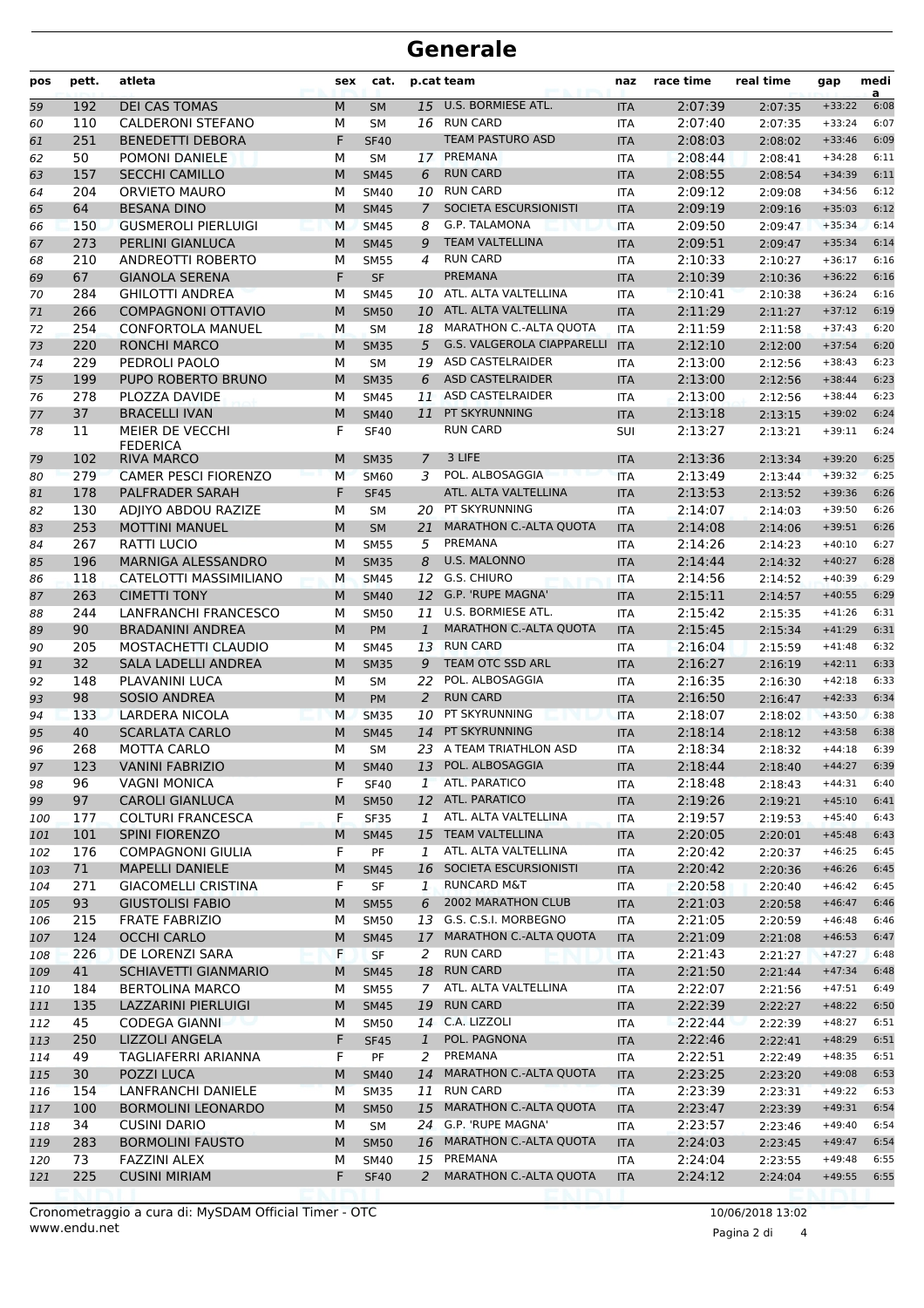## **Generale**

| pos        | pett.      | atleta                                 | sex    | cat.                     |                | p.cat team                        | naz                      | race time          | real time           | gap                  | medi<br>a    |
|------------|------------|----------------------------------------|--------|--------------------------|----------------|-----------------------------------|--------------------------|--------------------|---------------------|----------------------|--------------|
| 122        | 125        | <b>SALVI ELENA</b>                     | F      | <b>SF35</b>              | $\overline{2}$ | POL. VILLESE                      | <b>ITA</b>               | 2:24:15            | 2:24:13             | $+49:59$             | 6:55         |
| 123        | 189        | <b>TOGNINI MICHELE</b>                 | М      | SM40                     |                | 16 ATL. ALTA VALTELLINA           | <b>ITA</b>               | 2:24:33            | 2:24:16             | $+50:17$             | 6:56         |
| 124        | 146        | <b>SONDRINI DANIELE</b>                | M      | <b>SM</b>                | 25             | <b>TEAM VALTELLINA</b>            | <b>ITA</b>               | 2:24:54            | 2:24:49             | $+50:38$             | 6:57         |
| 125        | 129        | <b>GALLI MATTEO</b>                    | M      | <b>SM</b>                |                | 26 ASD CASTELRAIDER               | <b>ITA</b>               | 2:25:19            | 2:25:11             | $+51:03$             | 6:58         |
| 126        | 53         | <b>NEGRI ANTONIO</b>                   | M      | <b>SM35</b>              | 12             | <b>MARATHON C.-ALTA QUOTA</b>     | <b>ITA</b>               | 2:25:20            | 2:25:07             | $+51:04$             | 6:58         |
| 127        | 285        | <b>KLASSEN JEFFREY</b>                 | M      | <b>SM35</b>              |                | 13 RUNNERS BERGAMO                | CAN                      | 2:25:29            | 2:25:21             | $+51:13$             | 6:59         |
| 128        | 265        | <b>FAZZINI PAMELA</b>                  | F      | <b>SF</b>                | 3              | <b>PREMANA</b>                    | <b>ITA</b>               | 2:25:42            | 2:25:33             | $+51:25$             | 6:59         |
| 129        | 82         | <b>FERZETTI VITTORIO</b>               | М      | <b>SM50</b>              | 17             | <b>RUN CARD</b>                   | <b>ITA</b>               | 2:26:09            | 2:25:53             | $+51:53$             | 7:00         |
| 130        | 81         | DE NALE LUCIA                          | F      | <b>SF55</b>              | $\mathbf{1}$   | <b>2002 MARATHON CLUB</b>         | <b>ITA</b>               | 2:26:27            | 2:26:26             | $+52:11$             | 7:02         |
| 131        | 258        | <b>BONDINI IVAN</b>                    | M      | <b>SM45</b>              | 20             | <b>RUN CARD</b>                   | <b>ITA</b>               | 2:26:27            | 2:26:21             | $+52:11$             | 7:02         |
| 132        | 228        | <b>CANCLINI CLAUDIO</b>                | M      | <b>SM</b>                | 27             | <b>ASD CASTELRAIDER</b>           | <b>ITA</b>               | 2:26:29            | 2:26:22             | $+52:12$             | 7:02         |
| 133        | 58         | <b>GALLI ANDREA</b>                    | М      | <b>SM</b>                | 28             | <b>G.S. VALGEROLA CIAPPARELLI</b> | <b>ITA</b>               | 2:26:33            | 2:26:26             | $+52:17$             | 7:02         |
| 134        | 75         | <b>LOCATELLI FABRIZIO</b>              | M      | <b>SM</b>                | 29             | PREMANA<br>G.P. TALAMONA          | <b>ITA</b>               | 2:26:35            | 2:26:25             | $+52:19$             | 7:02<br>7:03 |
| 135        | 163        | <b>IPRA RAMONA</b>                     | F<br>M | SF                       | 4<br>30        | <b>RUN CARD</b>                   | <b>ITA</b>               | 2:26:49<br>2:27:10 | 2:26:45             | $+52:33$<br>$+52:54$ | 7:03         |
| 136        | 116<br>224 | <b>TROMBETTA LORENZO</b><br>POZZI MARA | F      | <b>SM</b><br><b>SF40</b> | 3              | <b>RUN CARD</b>                   | <b>ITA</b><br><b>ITA</b> | 2:27:15            | 2:26:55             | $+52:58$             | 7:04         |
| 137        | 72         | <b>MAGANETTI STEFANO</b>               | M      | <b>SM40</b>              | 17             | <b>2002 MARATHON CLUB</b>         | <b>ITA</b>               | 2:27:24            | 2:27:02             | $+53:07$             | 7:04         |
| 138<br>139 | 223        | PEDRANA MASSIMO                        | М      | <b>SM40</b>              |                | 18 ATL. ALTA VALTELLINA           | <b>ITA</b>               | 2:27:33            | 2:27:18<br>2:27:22  | $+53:16$             | 7:05         |
| 140        | 257        | <b>RASTELLI GIULIO</b>                 | M      | <b>SM45</b>              | 21             | <b>MARATHON C.-ALTA QUOTA</b>     | <b>ITA</b>               | 2:27:36            | 2:27:27             | $+53:20$             | 7:05         |
| 141        | 248        | <b>BORMOLINI BERNARDO</b>              | М      | <b>SM45</b>              |                | 22 MARATHON C.-ALTA QUOTA         | <b>ITA</b>               | 2:27:36            | 2:27:18             | $+53:20$             | 7:04         |
| 142        | 70         | <b>FAZZINI NARCISO</b>                 | M      | <b>SM40</b>              | 19             | PREMANA                           | <b>ITA</b>               | 2:27:57            | 2:27:54             | $+53:40$             | 7:06         |
| 143        | 44         | <b>BUSI PAOLO</b>                      | M      | <b>SM55</b>              | 8              | PREMANA                           | <b>ITA</b>               | 2:28:03            | 2:28:00             | $+53:47$             | 7:06         |
| 144        | 264        | <b>FAZZINI FABRIZIO</b>                | M      | <b>SM</b>                | 31             | <b>PREMANA</b>                    | <b>ITA</b>               | 2:28:12            | 2:28:03             | $+53:56$             | 7:07         |
| 145        | 275        | <b>MARTINELLI ANTONIO</b>              | М      | <b>SM55</b>              | 9              | A.S. LANZADA                      | <b>ITA</b>               | 2:28:19            | 2:28:19             | $+54:03$             | 7:07         |
| 146        | 88         | <b>ROMERI MAURIZIO</b>                 | M      | <b>SM55</b>              | 10             | POL. ALBOSAGGIA                   | <b>ITA</b>               | 2:28:44            | 2:28:35             | $+54:28$             | 7:08         |
| 147        | 212        | <b>ROSSI DENISE</b>                    | F      | <b>SF45</b>              | 2              | G.P. SANTI NUOVA OLONIO           | <b>ITA</b>               | 2:28:51            | 2:28:42             | $+54:35$             | 7:08         |
| 148        | 60         | <b>TRABUCCHI MIRKO</b>                 | M      | <b>SM</b>                | 32             | U.S. BORMIESE ATL.                | <b>ITA</b>               | 2:28:53            | 2:28:41             | $+54:37$             | 7:08         |
| 149        | 43         | <b>CODEGA ADA</b>                      | F      | <b>SF50</b>              | 1              | PREMANA                           | <b>ITA</b>               | 2:28:55            | 2:28:52             | $+54:39$             | 7:09         |
| 150        | 159        | <b>ROSSI DINO</b>                      | M      | <b>SM50</b>              | 18             | A.S. LANZADA                      | <b>ITA</b>               | 2:29:03            | 2:28:50             | $+54:46$             | 7:09         |
| 151        | 172        | <b>BESSEGHINI BEATRICE</b>             | F      | PF                       | 3              | ATL. ALTA VALTELLINA              | <b>ITA</b>               | 2:29:42            | 2:29:30             | $+55:26$             | 7:11         |
| 152        | 160        | <b>BATTAGLIA ALBERTO</b>               | M      | <b>SM55</b>              | 11             | <b>2002 MARATHON CLUB</b>         | <b>ITA</b>               | 2:29:43            | 2:29:27             | $+55:27$             | 7:11         |
| 153        | 127        | <b>BALLABIO RUBENS</b>                 | М      | <b>SM35</b>              |                | 14 HAPPY RUNNER CLUB              | <b>ITA</b>               | 2:29:48            | 2:29:40             | $+55:32$             | 7:11         |
| 154        | 209        | <b>CRUCIFERO ANTONELLA</b>             | F      | <b>SF45</b>              | 3              | <b>FALCHI-LECCO</b>               | <b>ITA</b>               | 2:29:52            | 2:29:49             | $+55:36$             | 7:12         |
| 155        | 12         | <b>FRANZINI ELEONORA</b>               | F      | <b>SF</b>                | 5              | <b>RUN CARD</b>                   | SUI                      | 2:30:02            | 2:29:46             | $+55:45$             | 7:12         |
| 156        | 79         | <b>MICHELA</b><br>LAZZARI MICHELE      | M      | <b>SM45</b>              | 23             | <b>RUN CARD</b>                   | <b>ITA</b>               | 2:30:29            | 2:30:18             | $+56:13$             | 7:13         |
| 157        | 55         | PAGANONI SANDRA                        | F      | <b>SF50</b>              | $\overline{2}$ | POL. ALBOSAGGIA                   | <b>ITA</b>               | 2:30:53            | 2:30:42             | $+56:37$             | 7:14         |
| 158        | 190        | <b>SCALISE MAURO</b>                   | M      | <b>SM40</b>              | 20             | ATL. ALTA VALTELLINA              | <b>ITA</b>               | 2:31:16            | 2:31:00             | $+56:59$             | 7:15         |
| 159        | 276        | DE GASPERI MIRKO                       | м      | <b>SM40</b>              |                | 21 POL. TEAM BRIANZA LISSONE      | <b>ITA</b>               | 2:31:16            | 2:31:09             | $+56:59$             | 7:15         |
| 160        | 252        | <b>GENINI LUCA</b>                     | M      | <b>SM40</b>              |                | 22 POL. ALBOSAGGIA                | <b>ITA</b>               | 2:31:35            | 2:31:29             | $+57:19$             | 7:16         |
| 161        | 239        | <b>GIANOLI MARTA</b>                   | F      | SF                       |                | 6 ATL. ALTA VALTELLINA            | ITA                      | 2:31:39            | 2:31:27             | $+57:22$             | 7:16         |
| 162        | 169        | SANZANI ANDREA                         | M      | <b>SM50</b>              | 19             | <b>VERDE PISELLO GROUP</b>        | <b>ITA</b>               | 2:32:03            | 2:31:49             | $+57:46$             | 7:17         |
| 163        | 8          | VANČUROVÁ LENKA                        | F      | <b>SF</b>                | 7              | VALAŠTÍ BAJKEŘI                   | <b>CZE</b>               | 2:32:18            | 2:32:08             | $+58:01$             | 7:18         |
| 164        | 195        | <b>MASCITTI GIORGIO</b>                | M      | <b>SM45</b>              |                | 24 ATL. O.S.G. GUANZATE           | <b>ITA</b>               | 2:32:39            | 2:32:24             | $+58:23$             | 7:19         |
| 165        | 126        | PIZZAGALLI PIETRO                      | М      | <b>SM35</b>              |                | 15 HAPPY RUNNER CLUB              | ITA                      | 2:33:43            | 2:33:36             | $+59:27$             | 7:23         |
| 166        | 109        | PELLICCIOLI ANTONIO                    | M      | <b>SM55</b>              |                | 12 ATL. CESANO MADERNO            | <b>ITA</b>               | 2:34:10            | 2:33:58             | $+59:53$             | 7:24         |
| 167        | 245        | <b>BELLOTTI CLAUDIO</b>                | М      | <b>SM40</b>              |                | 23 ATL. ALTA VALTELLINA           | ITA                      | 2:35:08            | $2:35:07$ +1:00:52  |                      | 7:27         |
| 168        | 261        | <b>GUALTERONI GIUSEPPE</b>             | M      | <b>SM35</b>              | 16             | <b>RUNCARD</b>                    | <b>ITA</b>               | 2:35:56            | $2:35:52 + 1:01:40$ |                      | 7:29         |
| 169        | 21         | <b>GOSATTI ANDREA</b>                  | М      | <b>SM40</b>              |                | 24 RUN CARD                       | ITA                      | 2:36:07            | $2:35:54$ +1:01:50  |                      | 7:29         |
| 170        | 132        | <b>GHILOTTI CINZIA</b>                 | F      | <b>SF45</b>              | $\overline{4}$ | G.P. 'RUPE MAGNA'                 | <b>ITA</b>               | 2:36:17            | $2:36:04$ +1:02:01  |                      | 7:30         |
| 171        | 270        | DEI CAS ENRICO                         | M      | <b>SM45</b>              |                | 25 G.S. VALGEROLA CIAPPARELLI     | <b>ITA</b>               | 2:36:19            | $2:36:14$ +1:02:03  |                      | 7:30         |
| 172        | 222        | <b>BARETTO SARA</b>                    | F      | SF                       | 8              | <b>RUN CARD</b>                   | <b>ITA</b>               | 2:36:22            | $2:36:03$ +1:02:05  |                      | 7:30         |
| 173        | 56         | MUGNAINI GIAMPAOLO                     | М      | <b>SM50</b>              | 20             | <b>CLUB SPORTIVO FIRENZE</b>      | ITA                      | 2:36:24            | $2:36:11$ +1:02:07  |                      | 7:30         |
| 174        | 120        | <b>TALARICO ANTONIO</b>                | M      | <b>SM40</b>              | 25             | DE RAN CLAB                       | <b>ITA</b>               | 2:36:29            | $2:36:13 + 1:02:13$ |                      | 7:30         |
| 175        | 48         | SACCHI GIORDANO                        | М      | <b>SM35</b>              |                | 17 RUN CARD                       | ITA                      | 2:37:00            | $2:36:55$ +1:02:44  |                      | 7:32         |
| 176        | 282        | MICHELETTI GIORGIO                     | M      | <b>SM50</b>              |                | 21 A.S. LANZADA                   | <b>ITA</b>               | 2:37:30            | $2:37:16$ +1:03:14  |                      | 7:33         |
| 177        | 63         | <b>MARTINELLI PIERGIANNI</b>           | М      | <b>SM50</b>              |                | 22 MARATHON C.-ALTA QUOTA         | ITA                      | 2:38:22            | $2:38:12$ +1:04:05  |                      | 7:36         |
| 178        | 164        | <b>GASTALDINI DANIELE</b>              | М      | <b>SM60</b>              | $\overline{4}$ | <b>MARATHON C.-ALTA QUOTA</b>     | <b>ITA</b>               | 2:38:53            | $2:38:46$ +1:04:36  |                      | 7:37         |
| 179        | 255        | PERETTI ELISA                          | F      | JF                       | 1              | U.S. BORMIESE ATL.                | ITA                      | 2:39:37            | $2:39:24$ +1:05:20  |                      | 7:39         |
| 180        | 155        | <b>LINO SIMONA</b>                     | F      | <b>SF55</b>              | 2              | PT SKYRUNNING                     | <b>ITA</b>               | 2:39:52            | $2:39:51$ +1:05:35  |                      | 7:41         |
| 181        | 219        | <b>GENINI SIMONE</b>                   | М      | SM40                     | 26             | POL. ALBOSAGGIA                   | ITA                      | 2:40:21            | $2:40:14$ +1:06:05  |                      | 7:42         |
| 182        | 95         | <b>SILVA MAURO</b>                     | M      | <b>SM45</b>              | 26             | <b>RUN CARD</b>                   | <b>ITA</b>               | 2:40:30            | $2:40:20$ +1:06:14  |                      | 7:42         |
| 183        | 69         | PEZZUCCHI GIOVANNI                     | М      | <b>SM50</b>              | 23             | <b>CLUB SPORTIVO FIRENZE</b>      | ITA                      | 2:40:33            | $2:40:19$ +1:06:17  |                      | 7:42         |
| 184        | 31         | <b>COLOMBO MICHELE</b>                 | М      | <b>SM50</b>              |                | 24 RUN CARD                       | <b>ITA</b>               | 2:40:41            | $2:40:37$ +1:06:24  |                      | 7:43         |
|            |            |                                        |        |                          |                |                                   |                          |                    |                     |                      |              |

Pagina 3 di 4